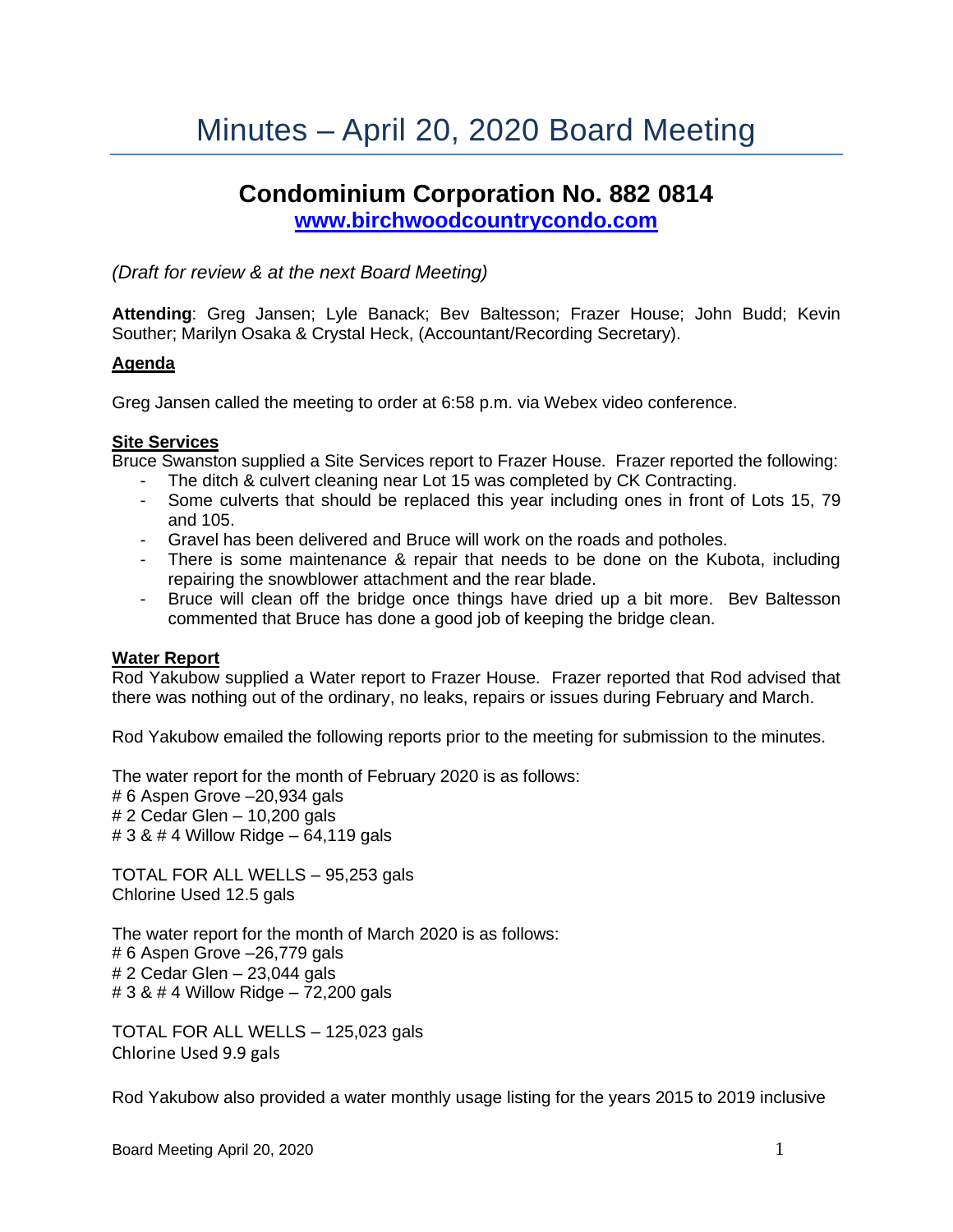## **Approval of Previous Minutes**

Minutes of the February 24, 2020 meeting were previously circulated. **Motion:** Lyle Banack moved that the minutes be accepted as presented; Marilyn Osaka seconded the motion.

#### **Carried unanimously**

Minutes of the March 2, 2020 meeting were previously circulated. **Motion:** Lyle Banack moved that the minutes be accepted as presented; Bev Baltesson seconded the motion.

## **Carried unanimously**

## **Financial Report**

Crystal Heck emailed reports for January, February, & March 2020 prior to the meeting.

Bev Baltesson emailed the above reports as well as a Treasurer's report prior to the meeting for the Board's review. Bev reported the following:

- Currently there are 11 lots in arrears of the 2019-2020 Assessment. Total arrears are approximately \$2,800.00.
- Payments for the Water Upgrade Special Levy have been made by 25 lots and 5 lots have sent post date payments. A new bank account has been set up and all money from the Special Levy will be deposited in that account.
- Bev advised the directors that the association has been receiving emails and phone calls from owners that have lost all income and will have trouble paying yearly assessments and special levies. A discussion followed with all directors and there was a consensus that we can work with owners & offer some flexibility to owners who are having difficulty at this time. Currently there is a motion to cease all interest & surcharges on any overdue assessment fees & special levy fees until July 1, 2020. It was also noted that the association must have the money in place in order to provide services, pay contractors, etc. so it is not in a position to be able to waive fees. Owners unable to pay may also have options with their banks working with them. The Board will further discuss this issue near the end of May 2020.

We need to work with owners to allow flexibility in payments, as Special Levy fees cannot be waived.

Frazer House suggested that maybe payment could be extended to December 31, 2020. Lyle Banack suggested that they could have their bank add it to their mortgage or maybe to a line of credit.

Past motion has waived interest charges to July 1, 2020.

Bev Baltesson would like to revisit this motion near the end of June and see where the economy is and the COVID-19 to make a decision at that time.

Frazer House is wondering if we could postpone the water upgrade. After some discussion it was decided that the water upgrade needs to continue as scheduled.

Kevin Souther would like to see drawings so that we can go out to contractors for tender.

Frazer House will get in touch with Pat from Minnow Engineering to get the specs for the drawings.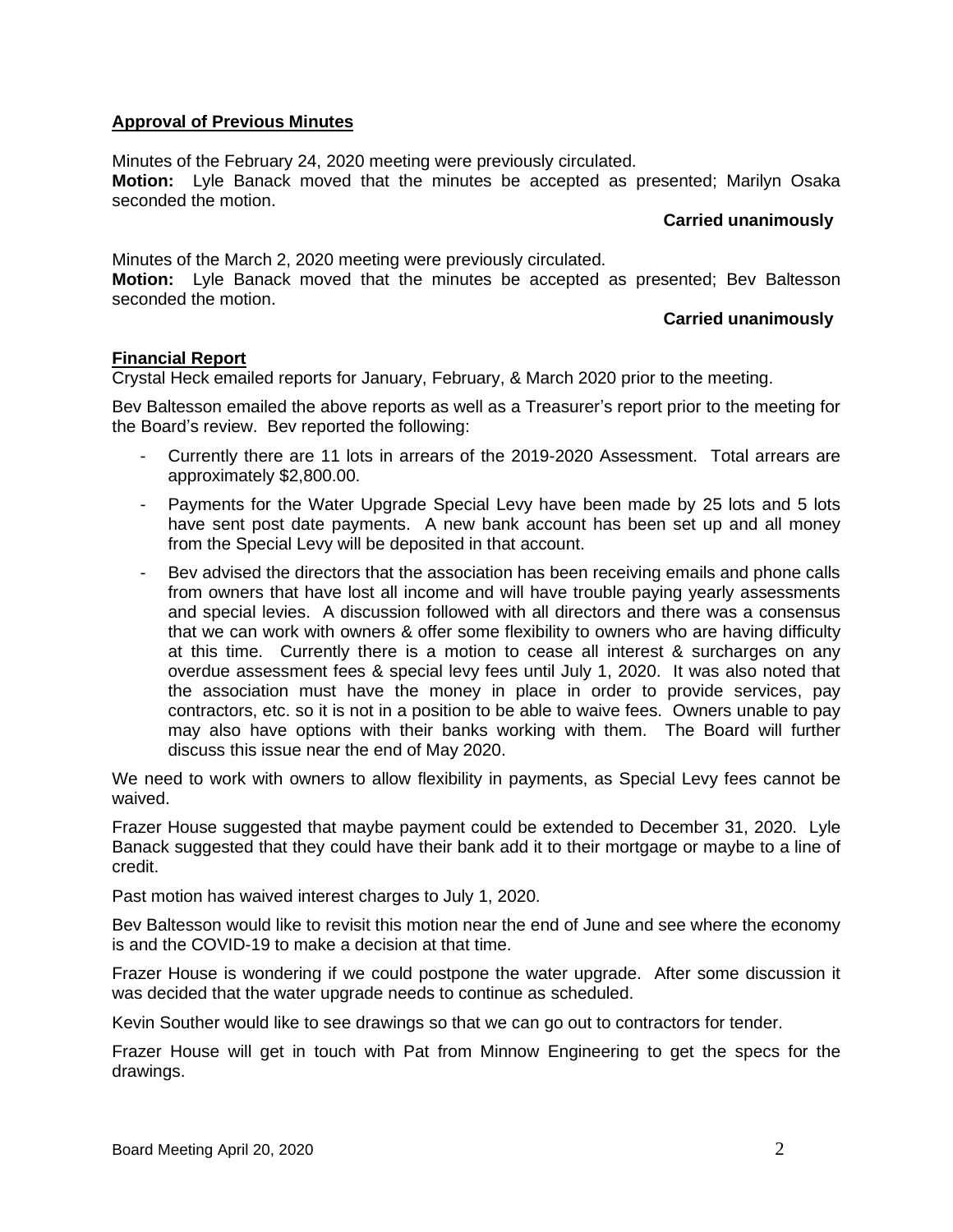Bev wondered if we could set up a water upgrade committee to go forward. Suggestions were Frazer House, Lyle Banack, Kevin Souther, John Budd, Rod Yakubow and Jerry Wells. Frazer House will reach out to Rod Yakubow and Jerry Wells. Jerry Wells has some sketches prepared and Bev will send out to the committee.

## **Site Services**

Frazer House had no new information other than what was supplied by Bruce Swanston.

## **Brazeau County Liaison**

Lyle Banack confirmed that there were no grants available, federally or provincially, for the water upgrade project prior to the Special Levy that was sent to owners in March of 2020.

The Board did not further pursue borrowing options available through the Government of Alberta as there would have to be a 75% approval from owners to borrow the amount of money required for the water upgrade project. This option was closed at the March 2, 2020 meeting.

Lyle Banack advised that he has discussed signage with Brazeau County and indicated that they would also like to see better signage as well as directional signage. The County is looking into the feasibility of these signs.

Lyle Banack inquired about having Brazeau Country place a cardboard recycle bin at Birchwood. Item is still pending.

Lyle Banack and Brazeau County discussed having a couple of street lights installed near the entrance along Township Road 494. Item is still pending.

Lyle Banack also discussed dust control options with Brazeau County. Frazer House indicated the dust control that was applied in 2019 is supposed to last through the 2020 season as long as the roads don't have any heavy grader work done to them. This item is closed.

## **Old Business**

## **Action items as per list**

- Community Map this item will be removed from the Action Log as it was discussed Lot signs and Directional Corner Markers would be more useful.
- Lot signs & Directional Corner Markers Pending as shown above
- Electrical boxes replacement and installation Frazer House indicated that he would like to continue with this project and replace 4 or 5 of the boxes in the worst condition. Bev Baltesson confirmed there was money in the budget and perhaps Jerry Wells could advise which boxes should be replaced. Frazer House will contact Jerry Wells to determine what boxes to be replaced.
- CC Valve & Water Hydrant Location Pending
- Frozen Water Line Weekly flushes continued through the winter and no issues occurred. We will continue with this in the foreseeable future. Action item closed.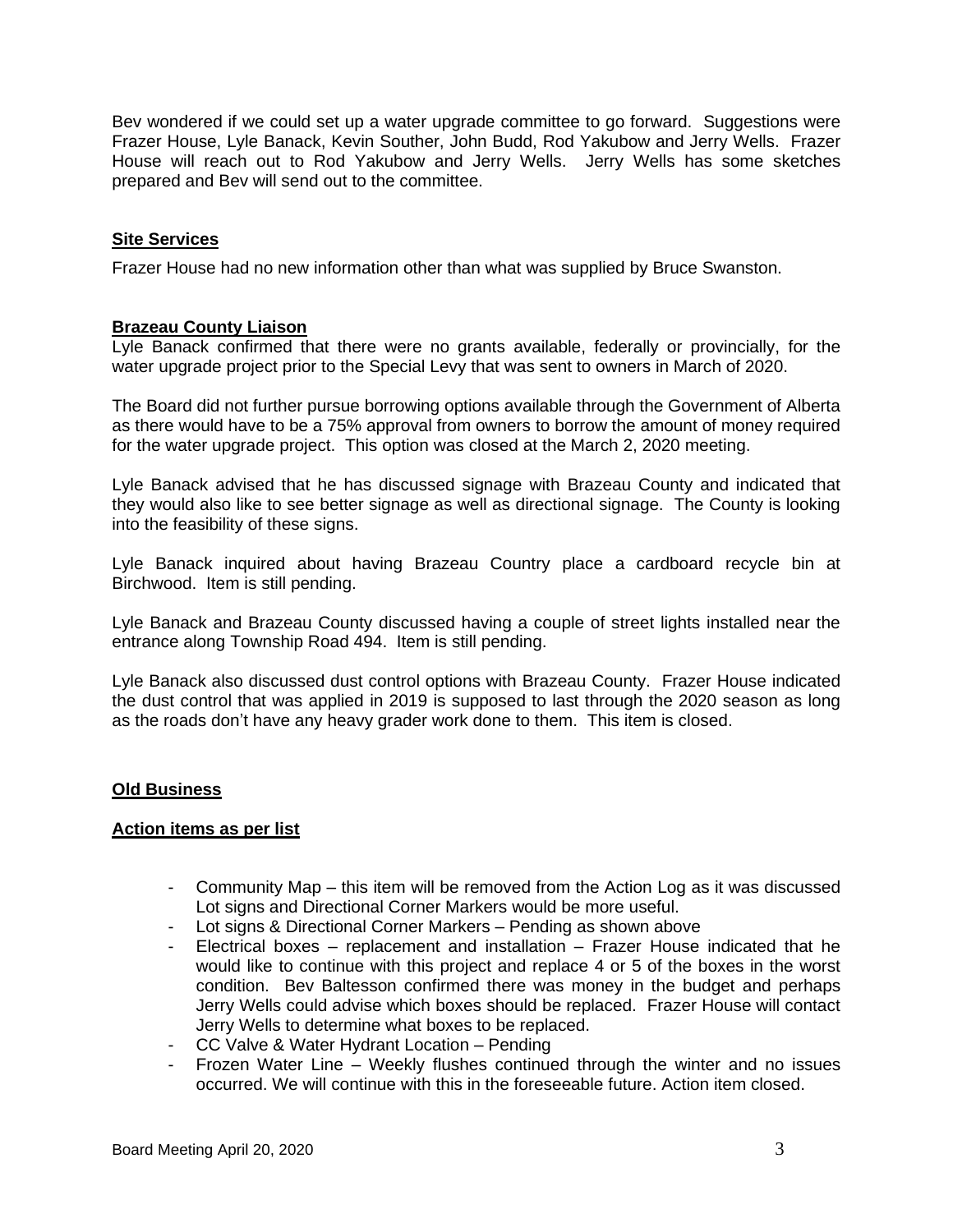- Drainage by Lots 78-80 Lyle Banack advised he will discuss with his neighbor to determine a solution and agreement
- Security gate & codes A new code will be programmed, and owners will be advised on the next mailout.
- Recycle Dumpster Pending as shown above
- Annual meeting date & fiscal budget Closed on Action Log. Will be discussed in New Business.
- Culvert & Ditch Lot 15 Bruce Swanston advised Frazer House this work has been completed.
- Lead Management Plan for Water Brief discussion, however, tabled to the next meeting.
- Temporary Electric Service Cable Pending
- Water upgrade There was some discussion around delaying this project, however, it was agreed that the project needs to continue. Pat Fisher from Minnow Engineering continues to work with the GOA insuring they have what they need. Frazer House, Pat Fisher and Jerry Wells recently met, and Jerry submitted proposed well house sketches that might be able to be used. Pat indicated the sketches needed a few small changes and Jerry has resubmitted them to the Board. Bev Baltesson will make copies of these changes and provide to directors, as necessary. Bev Baltesson suggested that a Water Upgrade Committee be created with a combination of owners, contractors and directors. The following group has been suggested, Frazer House, Kevin Souther, Lyle Banack, John Budd, Jerry Wells and Rod Yakubow. Frazer, Kevin, Lyle & John agreed to sit on the committee. Frazer House will contact Jerry & Rod to confirm their participation. Bev Baltesson advised that an owner has expressed interest in knowing when the project goes to tender. Bev will forward owner details to the committee.
- Epcor Billing Pending
- Xplornet Tower Replacement The new Xplornet tower has been installed and the old tower removed. Bev Baltesson advised that the yearly compensation and monthly compensation has not been updated, however, Xplornet has advised that the new compensation should be reflected on the May 2020 payment, backdated to March 1, 2020. Baywest Tower has been invoiced for gravel & Bruce Swanston's time while using the Kubota to clear and spread the gravel. Bev Baltesson indicated that the road into the common property is not very good shape. It was agreed that the area will be reassessed once the area dries out a bit. If additional work or material is required to repair the road, Baywest Tower must be invoiced. Bev Baltesson also indicated that check meter be installed at the tower to track the amount of electricity used. Bev will confirm if this has been done by Xplornet.
- Owner Communication A brief discussion was held regarding using a contractor to fan out communications to owners via email or texts. Bev Baltesson advised that an up to date list of contacts needs to be created with owner preference of contact. It was suggested this information could be obtained when the next mailout is sent to owners.

## **New Business**

Franklin Pump Controller & capacitors – Jerry Wells provided the Board with a list of spare pump controllers and capacitors that we should have on hand. Kevin Souther will contact Jerry Wells to arrange the ordering of these parts.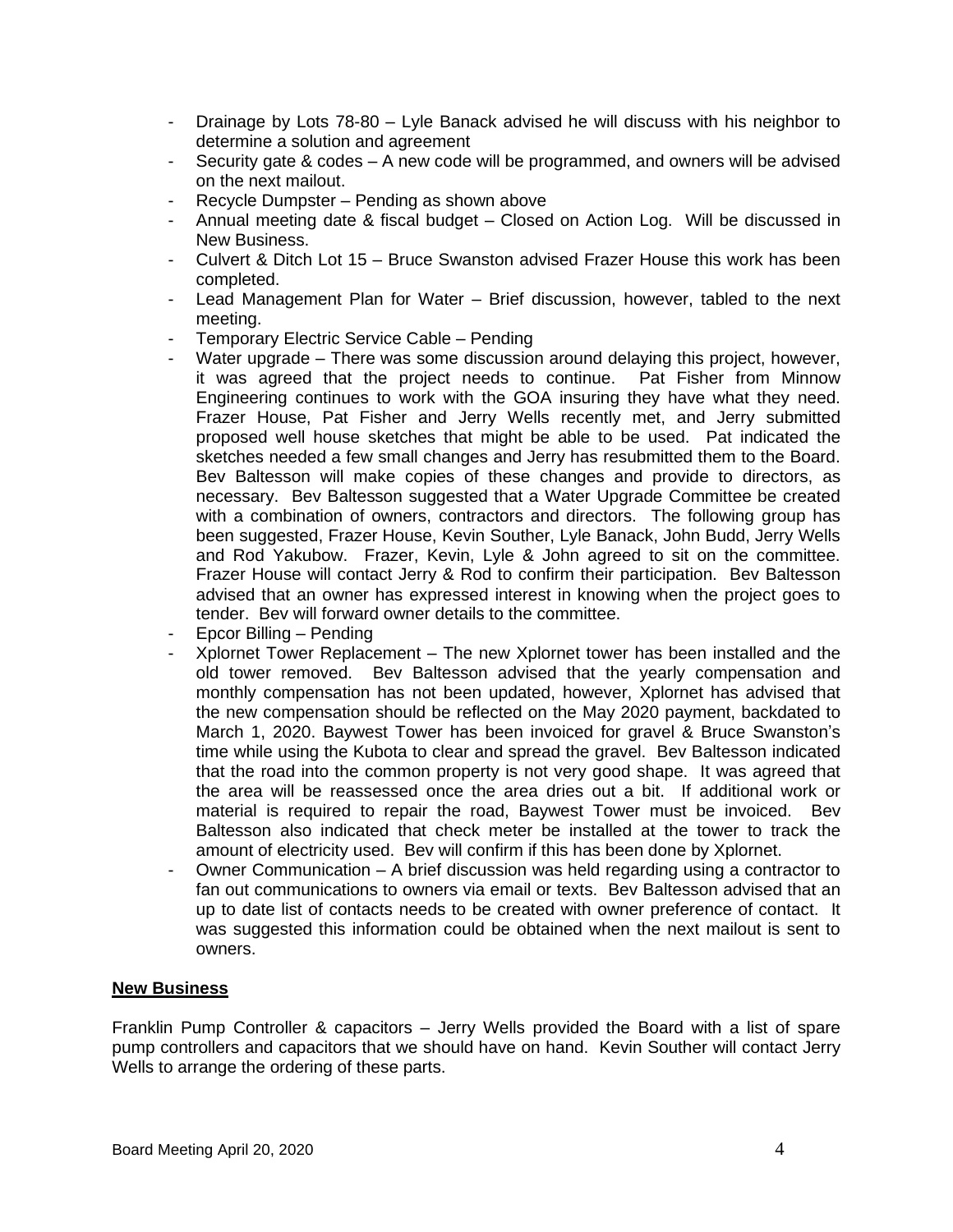Rules and Regulations – These became invalid as of March 31, 2020 per the new Condo Property Act legislation. Bev Baltesson & Marilyn Osaka will review current Non-Compliance Letters to ensure Bylaw infraction is referenced, not Rule & Regulation. Rules & Regulations will have to be redone. Pending

Non-Compliance Letters – Frazer House indicated that the Non-Compliance Letters should be reviewed to be sure bylaws are referenced, not the Rules & Regulations. Frazer also indicated that he would like the opportunity to meet face-to-face with an owner to discuss infractions. A letter would be sent to document the infractions, resolutions and timing. Discussion was held around going on owner's property, uninvited, and it was suggested that a Board member should ask for permission before entering an owner's lot. Bev Baltesson shared an encounter with an owner who came on her property, uninvited on Sunday, April 19<sup>th</sup>. While the conversation started pleasant, it quickly turned into an avenue for the uninvited owner to swear & express his displeasure with everything including, contractors, Board members (some of which have not served on the Board for 10 years), policies, processes, etc. Bev Baltesson & Marilyn Osaka will review and revise the letters for director's review.

Bylaws – Bev Baltesson advised that the Association has until December 31, 2020 to amend bylaws, by ordinary resolution, to bring them into compliance with the new provisions of the Act & Regulations. Bev also suggested that a legal opinion should be obtained when changes have been determined. Only bylaws that contravene the new legislation can be changed. Bev Baltesson suggested that we may want to have our lawyer look at any changes that we do to the Bylaws and Rules & Regulations. Pending

Insurance – Bev Baltesson advised that we have until our insurance renewal, September 1, 2020, to be in compliance with the new Condo Act & legislation. Bev will work with our broker to confirm our coverage is adequate.

Standard Insurance Unit Description (SIUD) – Bev Baltesson will investigate further with our insurance broker and provide more information at the next Board meeting.

Letter to Owners – Bev Baltesson would like a letter drawn up to send to all owners updating them on various topics. Discussion quickly went to deciding if we can or should hold our Annual General Meeting on June 6, 2020. Service Alberta Ministerial Order SA:009/2020 is in effect for 90 days following March 17, 2020 and it suspends the requirement for an AGM due to the COVID-19 pandemic.

**Motion:** Lyle Banack moved that the Annual General Meeting scheduled to be held on Saturday, June 6, 2020 be postponed indefinitely until such time as it can be held safely. Bev Baltesson seconded the motion.

## **Carried unanimously**

Discussion was then held about the scheduled Budget & AGM Preparation meeting to be held on May 4, 2020. Lyle Banack suggested that this meeting could now be held more towards the end of May 2020 and we may have a better idea of the COVID-19 restrictions still in place, gatherings for meetings, etc.

**Motion**: Lyle Banack moved the May 4, 2020 Budget & AGM Preparation meeting be cancelled and rescheduled to May 25, 2020. John Budd seconded.

## **Carried unanimously**

As part of the above Ministerial Order referenced above, it was discussed that the current Board will continue to hold office until elections are held at the Annual General Meeting. Retiring Board members, Frazer House, John Budd and Marilyn Osaka all agreed to remain on the Board at this time. Marilyn Osaka expressed her time may be limited so if a volunteer stepped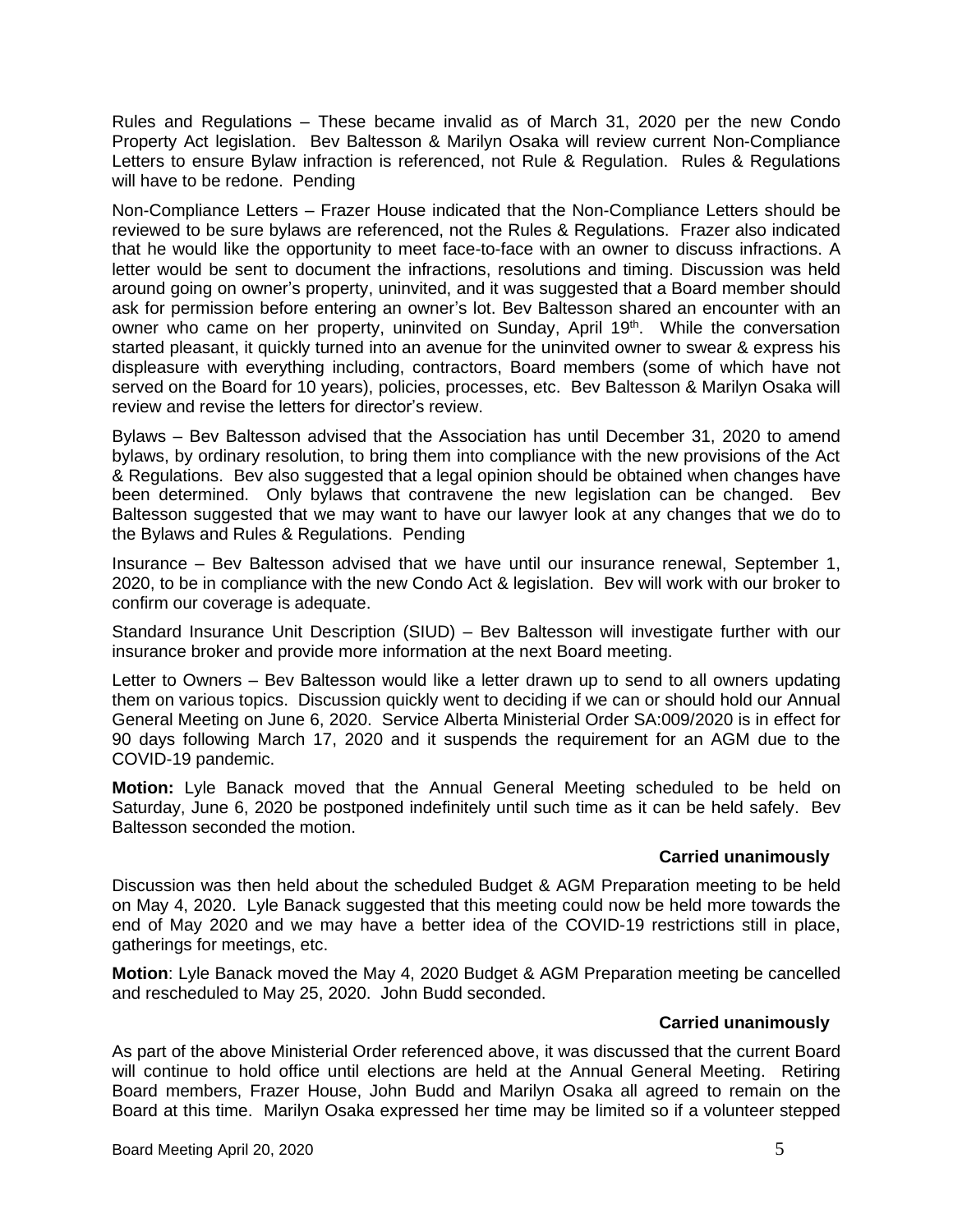forward, she would be willing to resign. Bev Baltesson will draft up a letter for communication to the owners for all directors to review.

Cedar Glen gate lock - Bev Baltesson advised that a new lock was purchased by Bruce Swanston for the Cedar Glen gate. Bruce purchased the new lock as it was all rusted and did not work properly. Bruce noted the new lock and combination for it on his Weekly Log. When questioned why a combination lock was on the gate, Bruce advised that he was given a lock by an owner in Cedar Glen. The owner advised Bruce that he had permission from the Board to change the lock to a combination lock. The owner did not have permission to replace the lock and did not advise the Board of the change or the combination. If the gate had to be opened and Bruce was not available, no other Board member or contractor was aware of the combination. A properly keyed lock was replaced on this gate.

Property Lines of the pump houses – Kevin Souther had been approached by an owner regarding the location of the pumphouse on his property and with the pending water upgrade is concerned that they have not been approached by anyone from the Board about getting more land.

Lyle Banack said that there are easements in place on both lots which allows the additional land to build the required space for the pumphouse. Greg Jansen will approach all owners relating to these easements to discuss the water upgrade project in relation to their lots. Bev Baltesson will provide Greg with the easement documents.

Acceptance of the Draft Financial statements for June 30, 2019 – Greg Jansen, Bev Baltesson & Crystal Heck signed off on the financial statements once all directors had the opportunity to review.

**Motion:** Lyle Banack moved to accept the June 30, 2019 financial statements and to convey to the auditor that they are accepted. Bev Baltesson seconded the motion.

## **Carried unanimously**

Winter Board meetings - Frazer House stated that he thought the two Board meetings held during the winter months seemed to be very productive and should continue. He stated that he thought it would be a good idea to have Directors who are snowbirds or living out of Birchwood for the winter be able to join a virtual meeting. General discussion was positive, and the opinion was that Directors away from home should have an opportunity to join the meeting. Bev Baltesson advised that there is no internet connection at Birchwood Center so that would have to change in order for a Webex meeting to be held there.

Road Maintenance – Frazer House advised that there are specific sections of the roadways that are in need of gravel. Frazer will work with Bruce & Kevin to get areas addressed.

Kubota Replacement – Frazer House started discussion on the possibility of trading in the Kubota tractor for a few reasons. The Kubota is 5 years old and would still have a fair value on a trade in. The Kubota has approximately 1500 hours on it and trading it in now would result in a good return. It would also lessen the chance of a breakdown, especially in the winter, when road clearing timing is critical. Frazer will look into options for trading or replacing the Kubota.